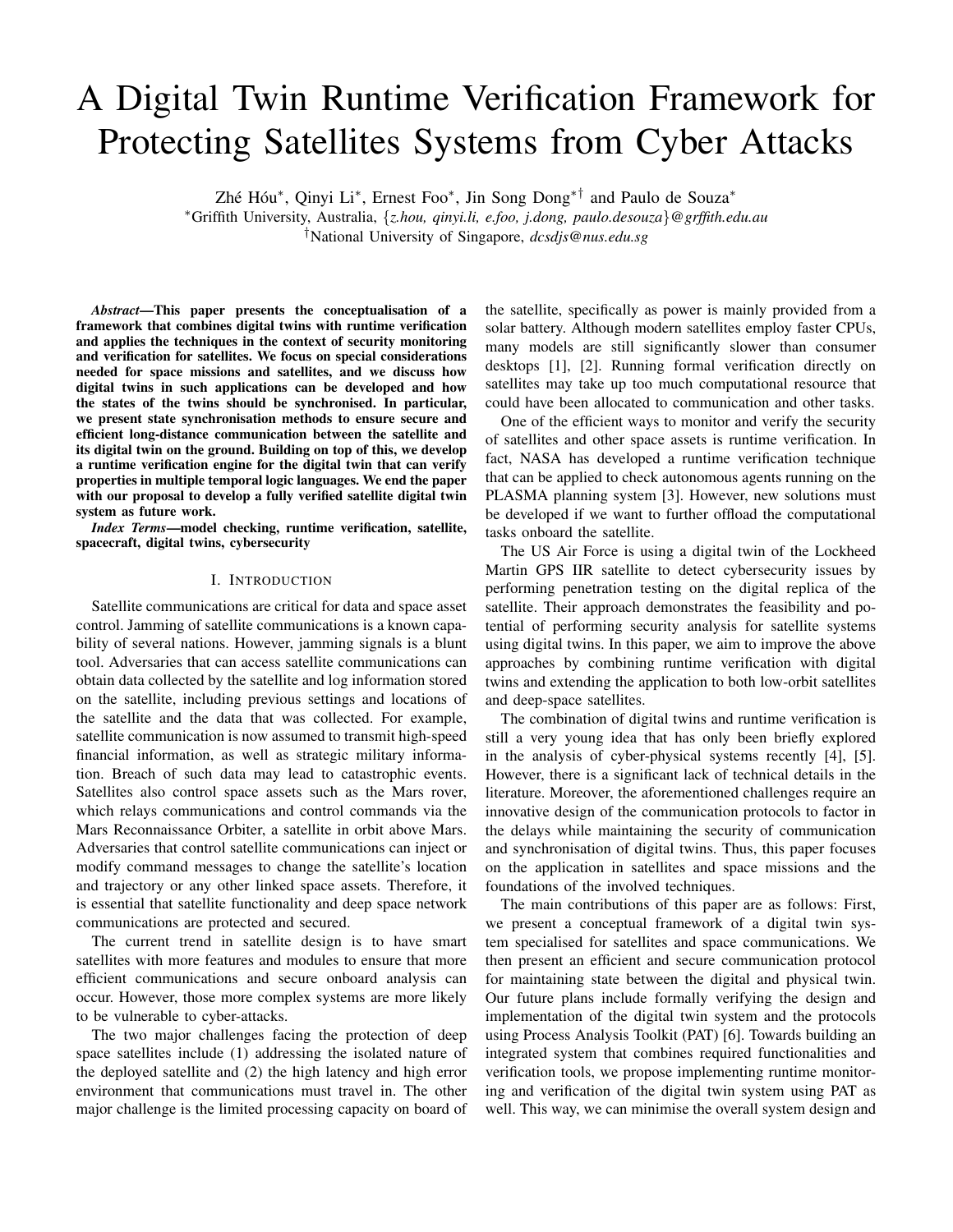software development load. Therefore, this paper also develops a versatile runtime verification tool driven by PAT that can deal with multiple temporal logic languages.

# II. PRELIMINARIES

#### *A. Cybersecurity of Satellites*

The main purpose of satellites is to enable communications over the horizon or to a location in deep space such as the Mars rover. Satellite communications consist of a ground station transmitter, the satellite and the receiving entity. Satellites can broadcast messages to multiple receiving entities.

In addition to the communications payload, satellites have a Tracking Telemetry and Control (TT&C) system. The TT&C system is a two-way communications link between the ground station and the satellite. The TT&C system allows the satellite to be controlled from the earth, maintain its orbit and temperatures, and operate other systems. Telemetry that can be collected from the satellite includes temperature, electrical voltages and other information on satellite system status.

Of all the components of the satellite communication system, the ground station is the main target of attackers. From the ground station, attackers can use the TT&C system to control the satellite in orbit. Compromise of the ground station also allows attackers to control the data payload transmitted to the satellite. Another option for attackers is to compromise the authentication system and conduct man in the middle attacks between the ground station and the satellite. It is also possible for attackers to embed malicious code in the satellite during maintenance or even before it is launched.

In this paper we propose an additional system to provide defence in depth for the satellite system. The use of digital twin systems will also allow the monitoring of satellite systems for indicators of compromise and the ability to simulate and verify the best response actions. In particular, the digital twin system will continuously monitor 1) the integrity of satellite systems and 2) authenticity of satellite communications.

## *B. Digital Twins*

The concept of a digital twin is the creation of a digital representation of a physical object, process or system. System and sensor data from the physical twin are sent to the digital twin to maintain the latter. The digital twin simulates the physical twin, analyses the outcomes of the simulations, determines the best course of action and then sends the commands necessary to undertake those actions back to the physical twin. The cycle of update, analyse and respond continues.

There are several challenges for digital twin systems. To be effective, the digital twin must be able to synchronise states with the physical twin. The digital twin simulation and analysis need to be such that there is enough bandwidth to transmit state data from the physical twin and enough processing power to ensure efficient simulations to ensure effective decisions can be made in a timely manner. Our proposed synchronisation protocol will help with this.

The advantage of the digital twin is that it allows the more powerful simulation and analysis tools to be deployed at the digital twin that may not have been able to be run on the physical twin alone. Digital twins can be used in single object systems and complex multiple node systems. This technology has mainly been used to optimise and maintain systems, so exploring the possibilities in runtime monitoring and verification for space assets is a new angle.

#### *C. Runtime Verification with Temporal Logic*

Runtime verification [7] monitors the execution of a software or hardware system and checks user-specified properties against the currently observed execution trace of system states. It is computationally cheaper than other formal verification methods such as model checking and theorem proving because it only concerns a single execution trace. In contrast, model checking attempts to check every possible execution trace of the system. This work is focused on runtime verifying properties that are specified using temporal logics.

Linear Temporal Logic (LTL) [8] is a widely used language for specifying properties such as safety, fairness, liveness, etc.

Definition II.1 (Syntax of LTL). *The syntax of LTL is given in the Backus–Naur form (BNF) below.*

$$
F ::= \top \mid p \mid \neg F \mid F \wedge F \mid \mathbb{X} F \mid F \mathbb{U} F
$$

There are two temporal modalities in the above syntax:  $X$ is written prefix and means *next*, and U is written infix and means *until*.

The formal semantics of LTL is often defined using a Kripke model M, which is a tuple  $M = (S, I, R, L)$  where

- $S$  is a finite set of states,
- $I \subseteq S$  is a set of initial states,
- $R \subseteq S \times S$  is the transition relation between states,
- $L: S \to 2^{AP}$  is a labelling function that maps a state to a subset of atomic propositions. Here, AP is the set of all atomic propositions.

A (possibly infinite) sequence of states is called a *path*, which is denoted by  $w$ . Assuming that the indexing starts with 0, we write  $w[i]$  for the  $(i + 1)$ th state in w, and we write  $w^{i}$ for the sub-path starting from the  $(i + 1)$ th state.

Definition II.2 (Semantics of LTL). *The Kripke-style semantics of LTL is defined via a forcing relation*  $\models$  *as below.* 

| $M, w \models \top$         | <i>iff</i> always                                                             |
|-----------------------------|-------------------------------------------------------------------------------|
| $M, w \models p$            | iff $p \in L(w[0])$                                                           |
| $M, w \models \neg A$       | iff $M, w \not\models A$                                                      |
| $M, w \models A \land B$    | iff $M, w \models A$ and $M, w \models B$                                     |
| $M, w \models \mathbb{X} A$ | iff $M, w^1 \models A$                                                        |
|                             | $M, w \models A \cup B$ iff there exists $i \geq 0$ s.t. $M, w^i \models B$ , |
|                             | and for all $0 \le j \le i$ , $M, w^j \models A$                              |

We say the pair  $(M, w)$  of a model M and a path w force an atomic proposition p, written as  $M, w \models p$ , when p belongs to the subset of atomic propositions in the *first state* in w. The classical logic connectives are interpreted in the usual way.  $M, w$  force  $X A$  if and only if M and the path  $w<sup>1</sup>$  starting from the *next* state force A. In other words, A is true in the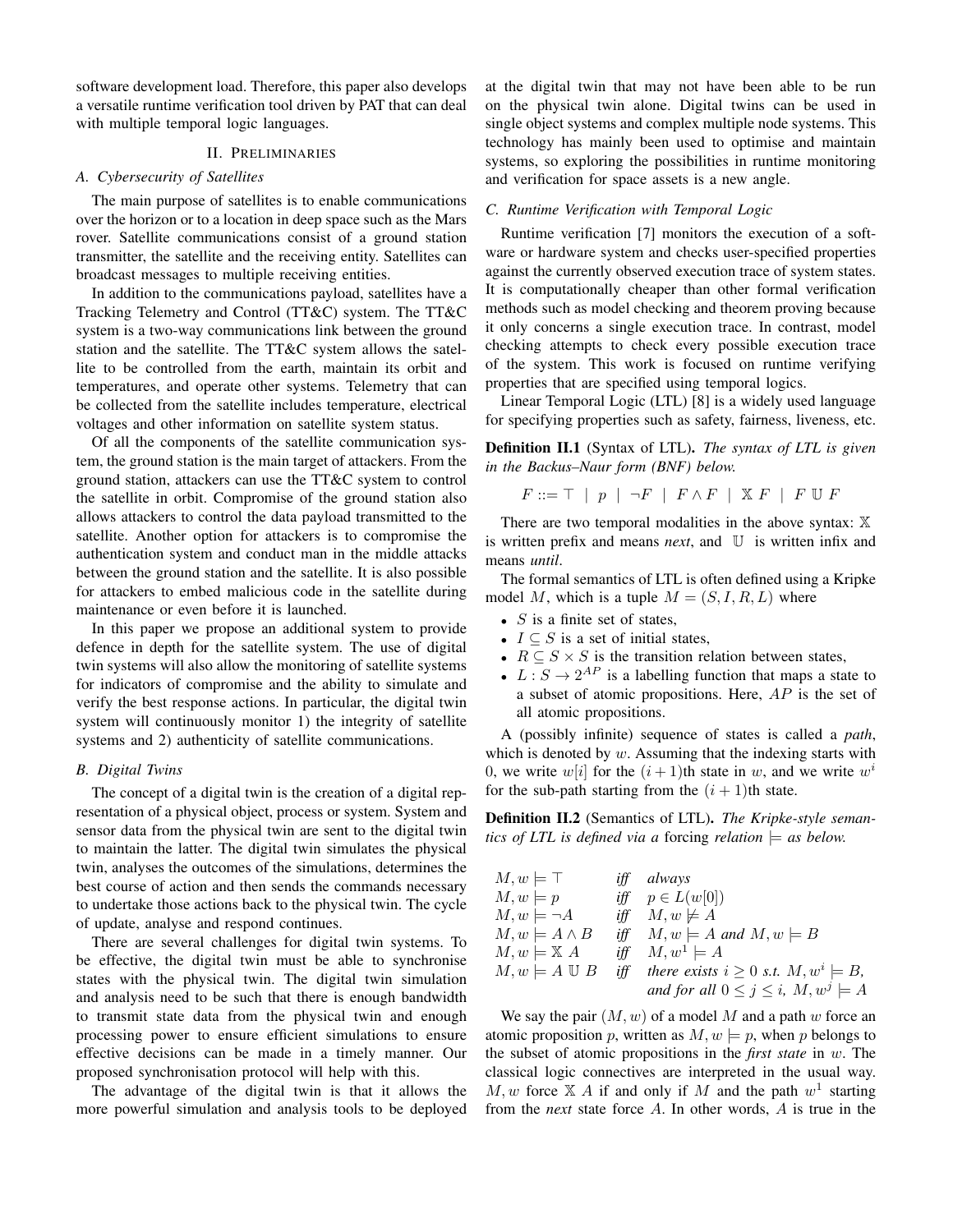next state.  $M, w$  force  $A \cup B$  if  $B$  is true in the future, and before that, A must be true.

Traditionally, the semantics of LTL is defined on infinite paths. However, this paper is focused on runtime verification, which usually concerns a finite sequence of states extracted from an execution instance. Consequently, runtime verification often adopts some variants of LTL, such as LTL on finite traces  $(FLTL)$  and three-valued LTL  $(LTL<sub>3</sub>)$  [9]. This paper adopts FLTL with *strong* next. That is,  $X \n A$  is true when the next state exists and makes A true; otherwise,  $X \nightharpoonup A$  is false. In this semantics,  $F \nightharpoonup A$  is only true when there is a future state that makes A true; otherwise, it is false.

Past-time LTL (PTLTL) [10] is another useful language for specifying security-related properties [11]. PTLTL has two distinct temporal operators called *previously* (P ) and *since* ( S ). Their semantics are defined on past state traces, which are symmetric to FLTL, which looks into the future. In PTLTL,  $\mathbb{P}$  A is true when the previous state exists and makes A true; this is symmetric to  $X$  A in FLTL. A  $S$  B is true if 1) the current state makes  $B$  true, or if 2)  $B$  was true sometime in the past, and since then, A has been true. The semantics of  $A \S B$  in PTLTL is symmetric to  $A \Upsilon B$  in FLTL.

#### III. OUR APPROACH

#### *A. Overview of the Digital Twin system*



Fig. 1: An overview of the proposed digital twin run-time verification framework.

We present a simplified view of the overall system in Figure 1. The top element in Figure 1 is the physical twin, which runs on the actual space asset. The physical twin collects, monitors and interprets *engineering data* such as control and sensor raw data. This component will periodically synthesise engineering data into *scientific data* such as processed datasets, which in our framework contains the states to be synchronised and checked, and send them to the ground station.

The scientific data are transmitted to the ground station using our delay-tolerant communication protocol. Our protocol guarantees the correctness of the synchronised states and the security of transmitted information via cryptographic algorithms.

Finally, the ground station, which runs the digital twin, simulates the state of the satellite using processed data and performs computationally heavy tasks. More specifically, the digital twin models two essential aspects of the satellite: the physical behaviour, captured by sensor data, and the communications, captured by transmitted messages. We assume that even if the satellite is under attack, the sensors will still provide the correct data of the physical behaviours, and the system can still provide the correct log of event executions. In this work, we perform runtime monitoring and verification on the digital twin. In future, we will perform more complicated tasks such as static verification, AI-based planning and goal reasoning, model and plan update, etc. on the digital twin.

#### *B. Secure Time Synchronisation for Digital Twins*

Runtime verification for digital twins relies on correct (i.e., non-corrupted) state data. It is also crucial for the verifier to know the freshness of the state data (to decide if they are still available for current-time verification or be discarded). While the correctness of data can be achieved via standard data integrity/authentication techniques (e.g., message authentication codes and digital signatures), the latter is particularly challenging considering that the satellite communication suffers from unpredictable delays. Thus, we focus on establishing a proper level of time synchronisation among digital twins. The time synchronization (usually established by a protocol) between the satellites and the ground station relies on the communication network which is exposed to potential attacks. These attacks may sabotage the time synchronisation by preventing the packets being correctly transmitted, rendering inaccurate synchronization and further making runtime verifier receive and check an outdated or manipulated state. Thus, time synchronisation protocols must be sufficiently robust against active adversaries. Once an accurate time synchronization is established, the subsequent network packets containing state information can be time-stamped and then authenticated to allow the verifier to decide if the received state information is fresh for runtime verification. We note that we are not aiming for reducing network delays which is another technical problem and beyond the scope of this work. Our design is to ensure such delay can be detected and measured by the receiver so outdated packets can be identified, even in presence of active attacks.

Traditionally, time synchronization is implemented by the NTP (Network Time Protocol). However, it is not a direct option for us as the NTP does not offer a reasonable level of security against active attacks. An existing secure time sychronisation protocol called Authenticated Network Time Protocol (ANTP), designed by Dowling et al. [12] achieves properties close to our needs. ANTP consists of two phases. The client and the time server negotiate cryptographic algorithms and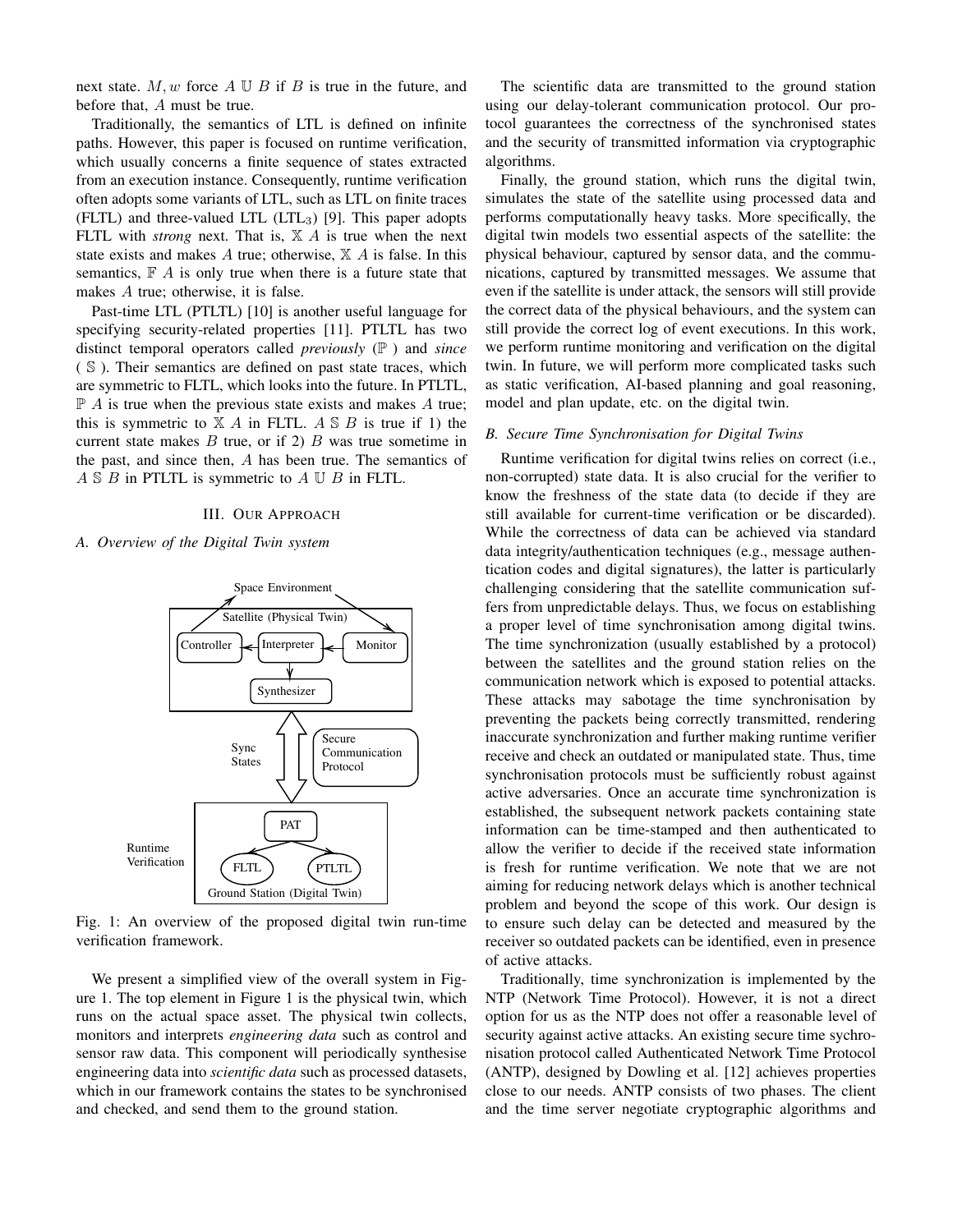| <b>Ground Station</b><br>(server/digital twin)<br>$k$ for MAC                                                                                                                                                                                                                                                                                                                                                                                                                                                                                                |                                                  | <b>Satellite</b><br>(client/physical twin)<br>$k$ for MAC                                                                                                                                                |
|--------------------------------------------------------------------------------------------------------------------------------------------------------------------------------------------------------------------------------------------------------------------------------------------------------------------------------------------------------------------------------------------------------------------------------------------------------------------------------------------------------------------------------------------------------------|--------------------------------------------------|----------------------------------------------------------------------------------------------------------------------------------------------------------------------------------------------------------|
|                                                                                                                                                                                                                                                                                                                                                                                                                                                                                                                                                              | Time synch phase<br>$p=1,\ldots,n$               |                                                                                                                                                                                                          |
| $state \leftarrow$ in-progress<br>$r \leftarrow \{0, 1\}^{256}$<br>$t_1 \leftarrow \mathsf{Now}()$<br>$m_1 \leftarrow t_1    r$<br>$t_4 \leftarrow \mathsf{Now}()$<br>$RTT \leftarrow (t_4 - t_1) - (t_3 - t_2)$<br>if $RTT > E$ then state $\leftarrow$ reject<br>verify $\tau = \text{MAC}(k, m_1    t_1    t_2    t_3)$<br>if verify fails then $state \leftarrow \text{reject } \& \text{ abort}$<br>of $fset = (t_3 + t_2 - t_1 - t_4)/2$<br>$time_p \leftarrow \text{Now}() + offset$<br>$state \leftarrow \text{accept}$<br>if $p = n$ then terminate | $\frac{m_1}{\longrightarrow}$<br>$\frac{m_2}{2}$ | $t_2 \leftarrow \mathsf{Now}()$<br>: (processing time or delay)<br>$t_3 \leftarrow \mathsf{Now}()$<br>$\tau \leftarrow \text{MAC}(k, m_1    t_1    t_2    t_3)$<br>$m_2 \leftarrow \tau   t_1  t_2  t_3$ |

TABLE I. Authenticated Time Synchronization Protocol for satellite digital twins.

keys in the first phase. Then a time synchronization process is run in which the message flows are authenticated (using message authentication codes). No encryption is performed. ANTP comes with a security proof in the well-established Bellare-Rogaway model [13]. However, the cryptographic negotiation of ANTP needs separate implementations and as it is different from the maturely deployed TLS handshake protocol.

In our scenario, authenticity is the major concern when executing time synchronization. That is, at the completion of the time synchronization protocol, the client and the time server can confirm that they have been synchronized in terms of time with each other (rather than someone else). We see confidentiality as a less important requirement for the time synchronization protocol - the attackers are assumed to know that the time is being synchronized and the time difference between the client and server<sup>1</sup>.

With this consideration, we adopt the ANTP protocol which uses message authentication codes (MACs) as the only cryptographic tool to provide authenticity. Furthermore, we greatly simplify the cryptographic algorithm and key establishment of the ANTP protocol by simply specifying the MAC algorithm storing the keys the MAC in the satellite and the ground station. In Table I, we give the description of the time synchronization protocol, which is based on [12]. We write || for the concatenation of messages. We note that, the first phase of ANTP is to establish a MAC algorithm and a shared secret key. Here we assume the MAC algorithm and the key is securely pre-established. So, the security and correctness of the protocol follows directly from ANTP.

The time synchronization protocol starts with a pre-specified message authentication code MAC and pre-shared key k. The variable state represent the state of the client in terms of the time synchronization protocol. The procedure Now() returns the participant's current time.  $RTT$  denotes the total round-trip delay that the satellite observes. This can be bounded by the desired accuracy E.  $time_p$  stands for the time of the satellite after the synchronization. Here we can use any secure message authentication code for MAC which given a secret key and message deterministically produce a tag, e.g., CBC-MAC.

We emphasise that the value  $offset$  approximately represents the network delays and can always be checked by the protocol initiator (e.g., ground station), allowing it to decide the freshness of current data. The delta of our time synchronisation process, (i.e., the actual time difference between the ground station and satellite), is defined as  $\Delta$ .  $\Delta$  is bounded by the propagation time from the satellite to the ground station  $\theta_1$ , and the propagation time from the ground station to the satellite  $\theta_2$ . According to [12],  $\Delta \leq \frac{1}{2} \cdot |\theta_1 - \theta_2| \leq RTT$ where the round-trip delay  $RTT = (t_4 - t_1) - (t_3 - t_2)$ .  $\Delta$ therefore defines the freshness of the state of the digital twins being verified, i.e., the state that is being verified is at earliest  $t_c-\Delta$ . Depending on the communication distance,  $\Delta$  can vary from around a few microseconds to dozens of minutes when considering the communication from earth to low-earth orbits (as low as 200km) to deep space (up to 30,000km). According to the protocol, we can manually set the  $RTT$  bound  $E$  to fail the synchronization when  $RTT$  grows to too large.

Finally, we note that malicious activities that 1) modify packets containing  $t_1$ ,  $t_2$ ,  $t_3$  will results abortion of the protocol thanks to the MAC, and 2) delay the packets will not make  $\Delta$  exceed RTT (and thus E) without causing the abortion of the protocol.

<sup>&</sup>lt;sup>1</sup>The actual time difference between the client and server can be caused by the time used to transfer the time synchronization protocol packets. It is mostly determined by the physical distance between the satellite and ground station which is generally known by the attacker.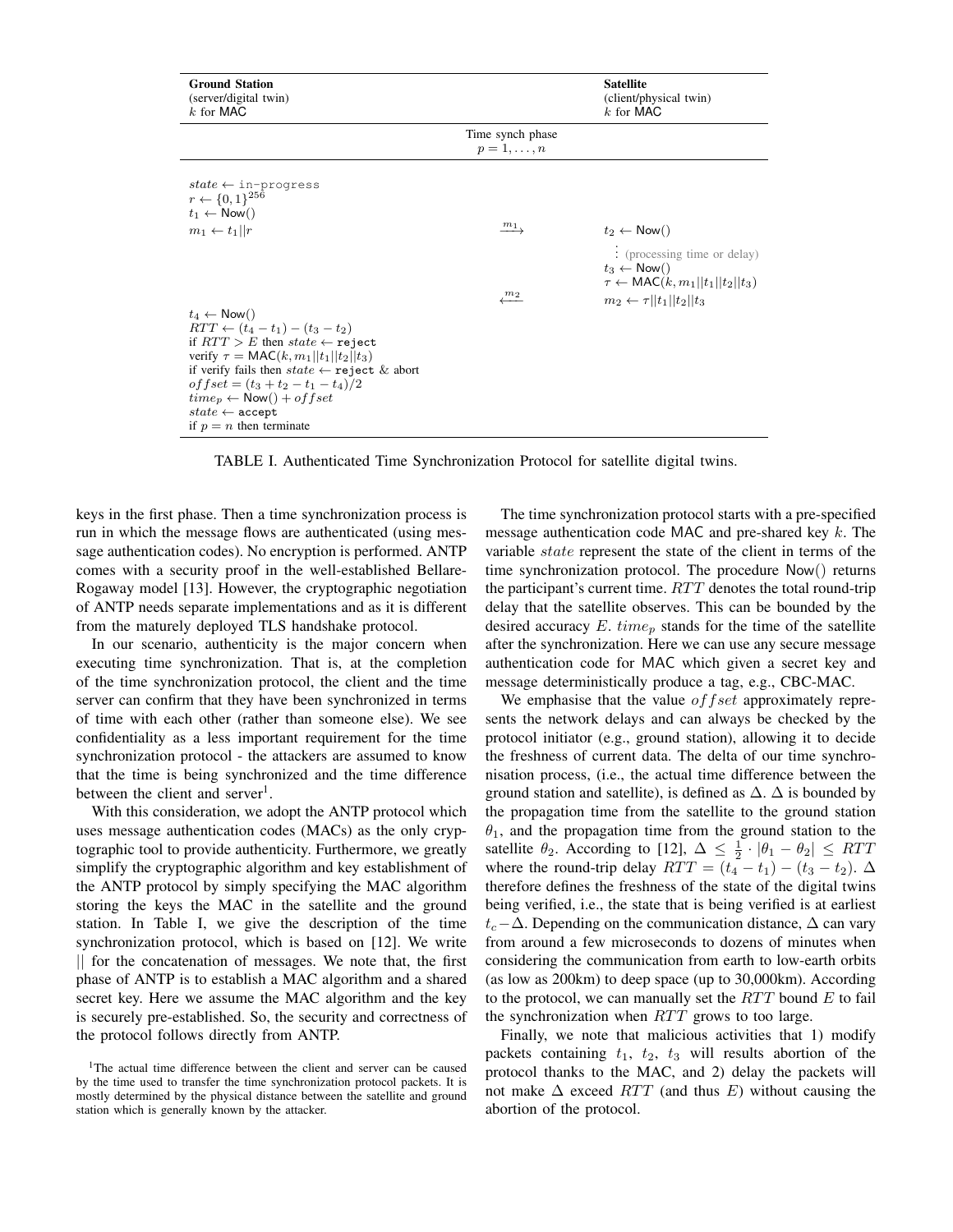### *C. Runtime Verification*

The secure time synchronisation protocol protects against malicious entities that are not part of the digital twin system. However a compromised satellite can send incorrect state information. Runtime verification can be used to confirm the behaviour of the satellite by verifying state information.

We propose a runtime verification framework that supports both FLTL and PTLTL in one package and is driven by the model checker Process Analysis Toolkit (PAT) [6], [14]. Although model checking is considered a harder problem than runtime verification, it is not unprecedented to use model checking to solve runtime verification problems. For example, Kejstová et al. [15] proposed a novel idea of adapting a model checker to perform precise runtime verification for a full-stack consisting of an operating system, libraries, and programs. In the same vein, we propose to take advantage of the advanced algorithms built in PAT and develop an extension that can check different languages in runtime verification.

*a) Modelling:* In our satellite application, we are mainly interested in verifying properties over the state variables of the system. Let us name the state variables  $var_1, var_2, \cdots$ . A state  $S$  is simply a snapshot of the values of state variables, i.e.,  $S := \{ var_1 = val_1, var_2 = val_2, \cdots \}$ . In PAT, we model a state via a process in Communicating Sequential Processes [16] with C# (CSP#) [6]. The process performs variable assignments as below.

 $1 S() = s\{var1 = val1; var2 = val2; ... \} \rightarrow$  **Skip**;

A final trace T is a sequence of states, modelled as below.  $T() = S1()$ ; S2();...

The user can define properties over state variables. For example, the below code defines a proposition that states "var1 is not  $0$ ."

```
1 #define v1Safe (var1 != 0);
```
We can then use PAT to check a safety property that " $var_1$ should never be 0" using the temporal modality  $\mathbb{G}$ , which is written as [] in PAT.

```
1 #assert Trace() |= [] v1Safe;
```
*b) Verification:* The foundation of our runtime verification framework is based on the observation that verifying LTL with finite traces in PAT corresponds to verifying FLTL with strong next/future.

**Lemma III.1.** Let T be a finite state trace,  $M_T$  be a model of T in CSP# defined above, and P an LTL property.  $T \models P$  in *FLTL with strong next/future if and only if*  $M_T \models P$  *returns positive in PAT.*

Moreover, based on the observation of symmetry between FLTL and PTLTL in Section II-C, we can simply reverse the trace and check the symmetric properties in PTLTL. We denote  $\overline{T}$  the reversed trace of T. That is, if  $T = S_1; S_2; S_3$ , then  $\overline{T} = S_3; S_2; S_1.$ 

**Lemma III.2.** Let T be a finite state trace,  $M_{\overline{T}}$  be a model of  $\overline{T}$  *in CSP# defined above, and A, B be propositions.*  $T \models \mathbb{P}$  A

*in PTLTL if and only if*  $M_{\overline{T}} \models \mathbb{X}$  *A returns positive in PAT.*  $T \models A \otimes B$  in PTLTL if and only if  $M_{\overline{T}} \models A \mathbb{U} B$  returns *positive in PAT.*

Therefore, we can integrate runtime verification of both FLTL with strong next/future and PTLTL into one verification framework driven by PAT. A similar form of bidirectional temporal logic verification has been realised in tools such as Formula Builder [17]. The above result further allows integration with more complex modelling languages, such as (Probabilistic) CSP#, that are supported by the PAT verification engine.

*c) Security Properties:* The security properties that this paper considers are integrity and authentication. The integrity property ensures that the operation of the satellite remains correct during a specified period of time. Runtime verification will verify that current states are within specified tolerances for sensor readings. Formally, the cases of integrity we consider are generally in the following form: "since the *pre-condition* holds, the state variable should hold a value within a certain range until the *post-condition* holds". This can be expressed as two formulae, one in PTLTL and the other in FLTL, as below, where *pre* stands for the pre-condition, *post* the postcondition,  $l$  the lower-bound of the variable, and  $u$  the upperbound of the variable.

$$
(l \le v \le u) \mathbb{S} \ pre
$$

$$
(l \le v \le u) \mathbb{U} \ post
$$

The authentication property ensures that the communications from the ground station are valid. For the authentication property, we will model signal strength, terrestrial location, and cryptographic verification. The combination of these features is used to determine whether the satellite is communicating with the correct target. The instances of such a property take the following form, where sig is a variable for signal strength,  $x, y, z$  are location coordinates of the target,  $l_i, u_i, 1 \leq i \leq 4$  are upper bounds and lower bounds of variables, verified is a Boolean variable that indicates whether the target signature has passed the cryptographic verification in our synchronisation protocol, and connect is a Boolean variable that indicates that the communication connection is established:

$$
connect \rightarrow
$$
  
\n
$$
\mathbb{P} \left( (l_1 \le x \le u_1) \land (l_2 \le z \le u_2) \land (l_3 \le y \le u_3) \land (l_4 \le sig \le u_4) \land verifyed \right)
$$

*d) Monitoring:* We have developed an extension of PAT that provides the following interfaces to the satellite digital twins system:

- init: initialise the monitor and set up state variables.
- addState: adds a new state to the trace.
- check: automatically constructs a CSP# model of a finite state trace and calls PAT to verify the model. This interface has two modes: one checks FLTL properties and the other checks PTLTL properties.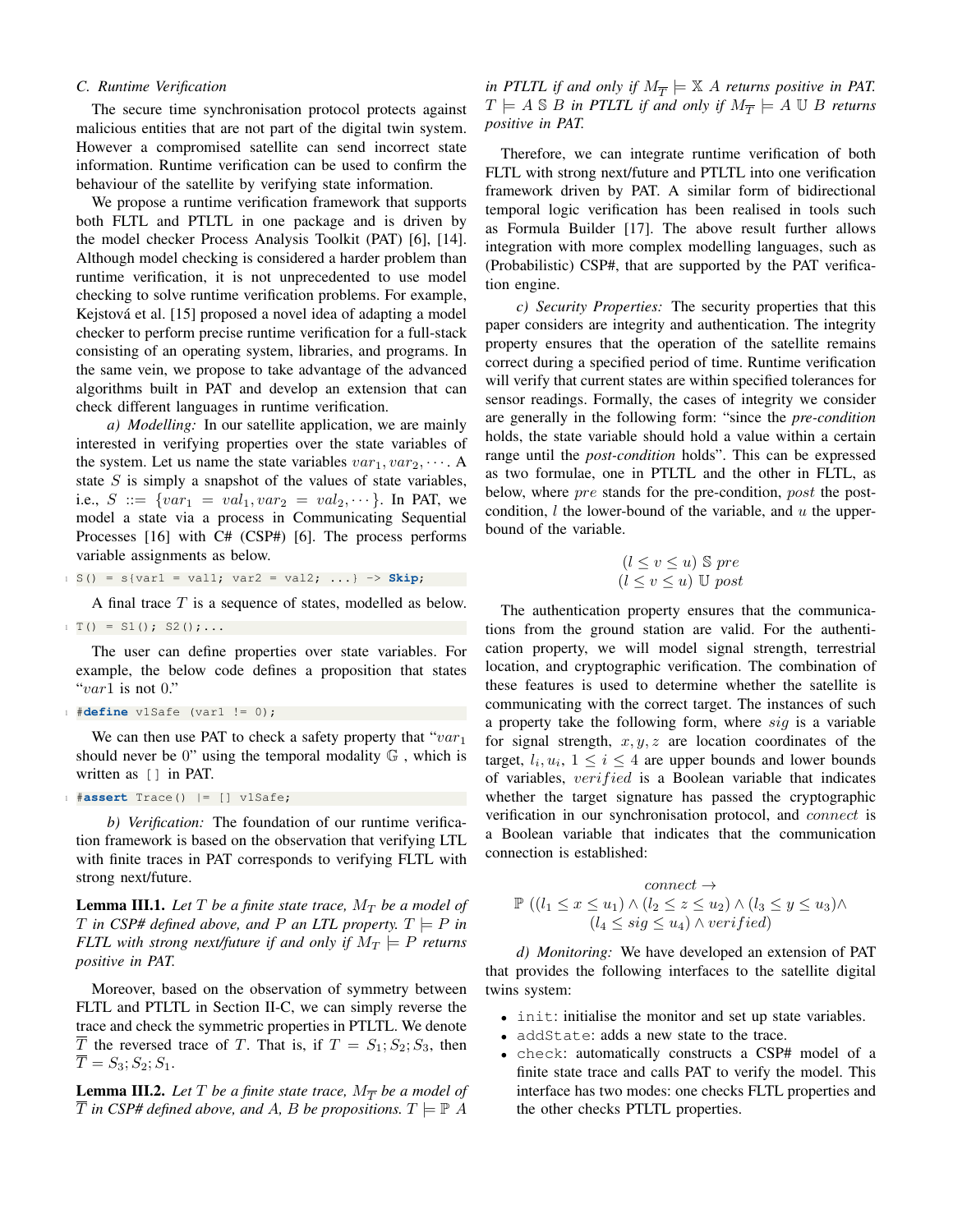Since the CSP# model is a linear sequence of states, there are no branches in the state-space, and therefore we do not have the state-explosion problem of model checking. PAT can usually return the verification result in a second, which is fast enough for our purpose. The above interface is then integrated into our digital twin system for continuous security monitoring and verification.

#### IV. CONCLUSION AND FUTURE WORK

In this paper, we have discussed an approach that combines digital twins and runtime verification to provide trustworthy and secure communication for satellites. Building on top of this protocol, we design a digital twins system for satellites with a focus on security monitoring and verification. Finally, we develop a runtime verification framework based on PAT that supports multiple temporal logics. The above form a selfcontained system that provides enhanced security for satellites and other space assets.

Equipped with the digital twin system of this paper, we plan to perform penetration testing and attack simulation for satellites in the future. We will generate a large amount of data while performing penetrating testing, including the status of the system and the parameters of the attacker and the defender (called agents in what follows). From the data, we can use clustering to obtain the states of the agents and learn how their states evolve over time. With the states and their transitions, we will model the behaviour of agents in Markov decision processes and use reinforcement learning to train the agents towards optimal policies: most efficient hacks for the attacker and best counteractions for the defender. With the AI-based simulations, we expect to check more corner cases that might have been missed by human attackers.

Part of the reason why we chose to build the runtime verifier on PAT instead of using an existing one or developing one from scratch is that our bigger plan is to formally verify the entire satellite communication system, which includes satellite behaviour, synchronisation protocol, digital twins system, among others, and PAT will be used to model and verify many components of the system. In particular, we plan to describe the correct behaviour of space assets in Petri-nets [18] and then model the Petri-nets in PAT. We will then express desired properties of the system as reachability, deadlockfreeness, liveness, or temporal logic formulae and then verify those properties in PAT. With PAT as a central verification engine, we can also extend this work with other temporal logic variants and even customised languages that suit our specific application requirements. We will adopt theorem provers such as Isabelle/HOL when an exhaustive check is not suited, and inductive reasoning is required. To ensure that the new key establishment protocol and end-to-end secure communication protocol achieve the security properties for the deep-space DTN environment, we will formally prove the protocol using a provable security framework [19], [20] commonly used to evaluate cryptographic protocols. Our goal is to provide a fully verified execution stack for satellites and other space assets such as rovers.

The final test of our approach includes running the proposed framework in a simulation environment based on Gilmore Space Technologies' Electrical Ground Support Equipment satellite simulator. The new simulation environment will reimplement both the satellite and the digital twin, as well as their communication methods. Once the final tests are passed, we plan to launch a test satellite with Gilmore Space Technologies in mid-2022.

#### **REFERENCES**

- [1] Gaisler, "Leon5 processor," https://www.gaisler.com/index.php/products /processors/leon5, 2021.
- [2] Z. Hóu, D. Sanán, A. Tiu, Y. Liu, K. C. Hoa, and J. S. Dong, "An isabelle/hol formalisation of the SPARC instruction set architecture and the TSO memory model," *JAR*, vol. 65, no. 4, pp. 569–598, 2021.
- [3] A. Goldberg, K. Havelund, and C. McGann, "Runtime verification for autonomous spacecraft software," in *2005 IEEE Aerospace Conference*, 2005, pp. 507–516.
- [4] F. Flammini, "Digital twins as run-time predictive models for the resilience of cyber-physical systems: a conceptual framework," *Philosophical Transactions of the Royal Society A: Mathematical, Physical and Engineering Sciences*, vol. 379, no. 2207, p. 20200369, 2021.
- [5] J. Leng, D. Wang, W. Shen, X. Li, Q. Liu, and X. Chen, "Digital twinsbased smart manufacturing system design in industry 4.0: A review," *Journal of Manufacturing Systems*, vol. 60, pp. 119–137, 2021.
- [6] J. Sun, Y. Liu, J. S. Dong, and J. Pang, "Pat: Towards flexible verification under fairness," ser. Lecture Notes in Computer Science, vol. 5643. Springer, 2009, pp. 709–714.
- [7] E. Bartocci and Y. Falcone, *Lectures on Runtime Verification: Introductory and Advanced Topics*. Springer, 2018, vol. 10457.
- [8] A. Pnueli, "The temporal logic of programs," in *18th Annual Symposium on Foundations of Computer Science*. IEEE, 1977, pp. 46–57.
- [9] A. Bauer, M. Leucker, and C. Schallhart, "Comparing LTL semantics for runtime verification," *J. Log. and Comput.*, vol. 20, no. 3, p. 651–674, Jun. 2010.
- [10] A. Bauer, R. Goré, and A. Tiu, "A first-order policy language for historybased transaction monitoring," in *Theoretical Aspects of Computing - ICTAC 2009*, M. Leucker and C. Morgan, Eds. Berlin, Heidelberg: Springer Berlin Heidelberg, 2009, pp. 96–111.
- [11] X. Du, A. Tiu, K. Cheng, and Y. Liu, "Trace-length independent runtime monitoring of quantitative policies," *IEEE Trans. Dependable Secur. Comput.*, vol. 18, no. 3, pp. 1489–1510, 2021.
- [12] B. Dowling, D. Stebila, and G. Zaverucha, "Authenticated network time synchronization," in *25th* {*USENIX*} *Security Symposium (*{*USENIX*} *Security 16)*, 2016, pp. 823–840.
- [13] M. Bellare and P. Rogaway, "Entity authentication and key distribution," in *Annual international cryptology conference*. Springer, 1993, pp. 232–249.
- [14] H. Bride, C. Cai, J. S. Dong, R. Goré, Z. Hóu, B. P. Mahony, and J. McCarthy, "N-PAT: A nested model-checker - (system description)," in *International Joint Conference on Automated Reasoning, IJCAR 2020, Paris, France, July 1-4, 2020, Proceedings, Part II*, 2020, pp. 369–377.
- [15] K. Kejstová, P. Ročkai, and J. Barnat, "From model checking to runtime verification and back," in *Runtime Verification*, S. Lahiri and G. Reger, Eds. Cham: Springer International Publishing, 2017, pp. 225–240.
- [16] C. A. R. Hoare, "Communicating sequential processes," *Commun. ACM*, vol. 21, no. 8, p. 666–677, 1978.
- [17] S. Jörges, T. Margaria, and B. Steffen, "Formulabuilder: A tool for graph-based modelling and generation of formulae," in *Proceedings of the 28th International Conference on Software Engineering*, ser. ICSE<br>'06. New York, NY, USA: Association for Computing Machinery, New York, NY, USA: Association for Computing Machinery, 2006, p. 815–818.
- [18] C. A. Petri and W. Reisig, "Petri net," *Scholarpedia*, vol. 3, no. 4, p. 6477, 2008, revision #91647.
- [19] O. Goldreich, *Modern Cryptography*, *Probabilistic Proofs and Pseudorandomness*, ser. Algorithms and Combinatorics. Springer, 1998, vol. 17.
- [20] J. Katz and Y. Lindell, *Introduction to Modern Cryptography, Second Edition*. CRC Press, 2014. [Online]. Available: https://www.crcpress.com/Introduction-to-Modern-Cryptography-Second-Edition/Katz-Lindell/p/book/9781466570269